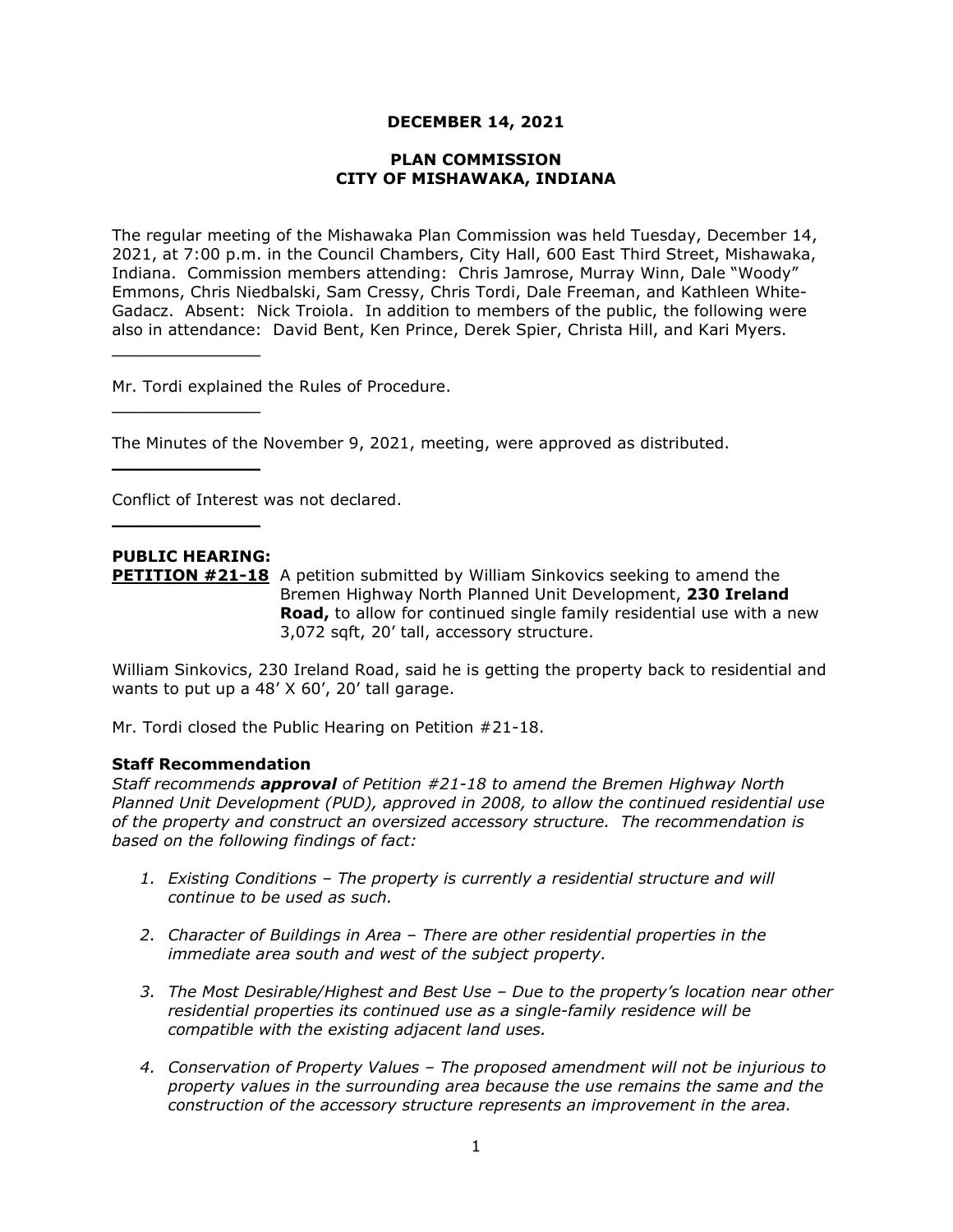- 5. *Comprehensive Plan – The 2000 Mishawaka Comprehensive Plan, created in 1990, identified this area for low density residential as currently exists to the south and west.*
- **MOTION:** Dale Freeman moved to forward Petition #21-19 to the Common Council with a favorable recommendation. Chris Niedbalski seconded; motion carried with a vote of 8-0.

**PETITION #21-19** A petition submitted by Sorce USA Realty, Inc., and King's Buffet of Granger, Inc., seeking to amend the University Marketplace Planned Unit Development, **512 West Cleveland Road**, to allow for a storage facility.

Brody Glenn, 935 S. Main St., Greenville, SC, appeared on behalf of the Petitioner. He said they are a real estate developer and looking to buy this property and do two things. Do a QSR (quick serve restaurant) in the front part of the property and a 105,000 sqft limitedaccess climate control facility on the rear part of the property. Mr. Glenn said you will be able to pull through the building and it won't resemble what you think of storage. Will resemble more like hotel or office use.

Mr. Tordi said staff is recommending approval, but a lot of information on usage, setback, stormwater and such that still needs to be addressed; are you familiar with these points? Mr. Glenn said yes, he's the only point not clear is the right-turn lane. He said they produce very little in the way of trip generator and needs more clarification and will work with staff on that. They have no problem with the other items.

Mr. Winn asked if the building will have an elevator. Mr. Glenn, said yes and will be fully sprinkled.

Mr. Winn said he was curious if you can pull thru and is multi-storied, would hate to have to haul stuff up and down stairs. Mr. Glenn said you can load directly on and off the elevator.

Mr. Tordi closed the Public Hearing on Petition #21-19.

Ms. Jamrose asked if they knew who would be using the restaurant. Mr. Glenn said no, currently looking for a restaurant to go in there.

Ms. Jamrose asked for clarification that the right turn lane is for the restaurant use and will put it in when the restaurant goes in. Mr. Glenn said he thought as much. They will be happy to put in at that time.

Mr. Emmons asked if there would be any outside storage or all contained inside. Mr. Glenn said all storage would be inside and no access from the exterior of the building.

## *Staff Recommendation*

 $\overline{\phantom{a}}$  , where  $\overline{\phantom{a}}$ 

*Staff recommends approval of Petition 21-19 to amend part of the University Marketplace Planned Unit Development (PUD) to allow a three-story self-storage facility and restaurant with drive-thru subject to the following conditions:*

#### *Uses:*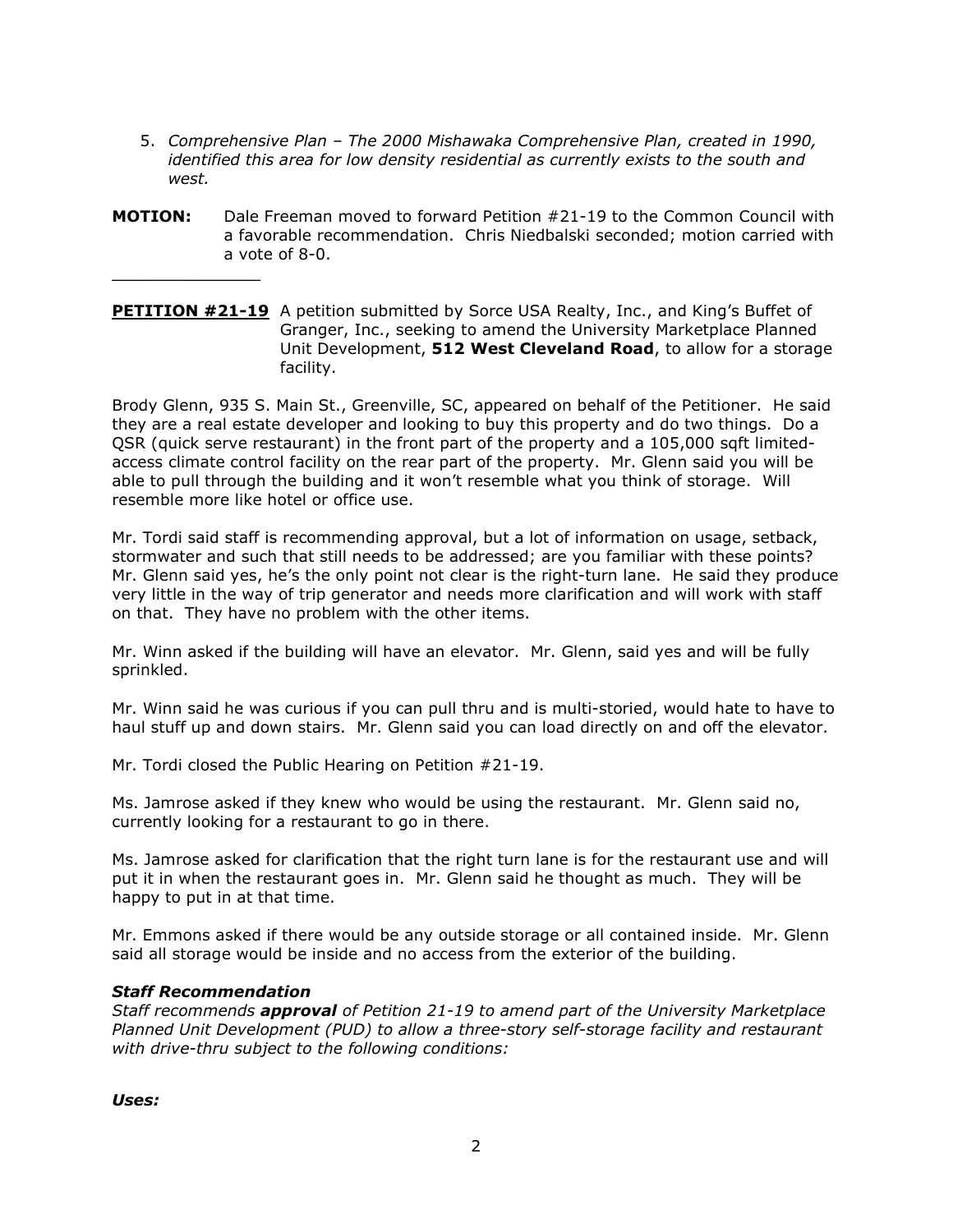- *1. Permitted uses on Parcel A shall include a three-story self-storage facility.*
- *2. Permitted uses on Parcel B shall include a restaurant with drive-thru facilities and all C-1 General Commercial permitted uses.*
- *3. Freestanding off-premise signs (i.e. billboards) shall not be permitted.*

# *Frontage:*

*1. Parcel A shall have 0' of frontage on a public right-of-way.* 

# *Building Setbacks:*

- *1. Parcel A shall conform to the setbacks per the attached site plan with a 15' side setback to the west, a 25' side setback to the east, a 25' rear setback to the north, and a 25' front setback to the south.*
- *2. Parcel B shall conform to the setbacks per the attached site plan with 25' setbacks from all property lines.*

# *Dumpster Enclosure:*

- *1. Minimum 5' setback from any property line.*
- *2. Enclosure must be located behind the building for Parcel A.*
- *3. Enclosure for Parcel B shall be located to the side of the building and screened from Cleveland Road.*
- *4. A 25' sight triangle shall be provided at internal drive and road/ingress-easement intersections.*

## *Parking:*

- *1. Parcel A shall have a minimum of 15 parking spaces.*
- *2. Parcel B shall have a minimum of 10 parking spaces per 1,000 sq. ft. of gross floor area.*

## *Parking / Pavement Setbacks:*

- *1. Parcel A shall have minimum parking/pavement setbacks of 6' from the ingress/egress easement or edge of pavement to the west and north, 5' to the east, and 0' to the south along the common access drive between Parcel A and B.*
- *2. Parcel B shall have minimum parking/pavement setbacks of 6' from the ingress/egress easement or edge of pavement to the west, 5' to the east, 10' to the south from the additional right-of-way to be dedicated along Cleveland Road, and 0' to the north.*

## *Landscaping and Screening:*

- *1. Landscaping shall be provided as required per the C-1 General Commercial District for Parcel A and per the C-7 Auto-Oriented Restaurant Commercial District for Parcel B.*
- *2. Landscaping may be eliminated along the common lot line between Parcel A and B to accommodate a shared access drive within an ingress/egress easement.*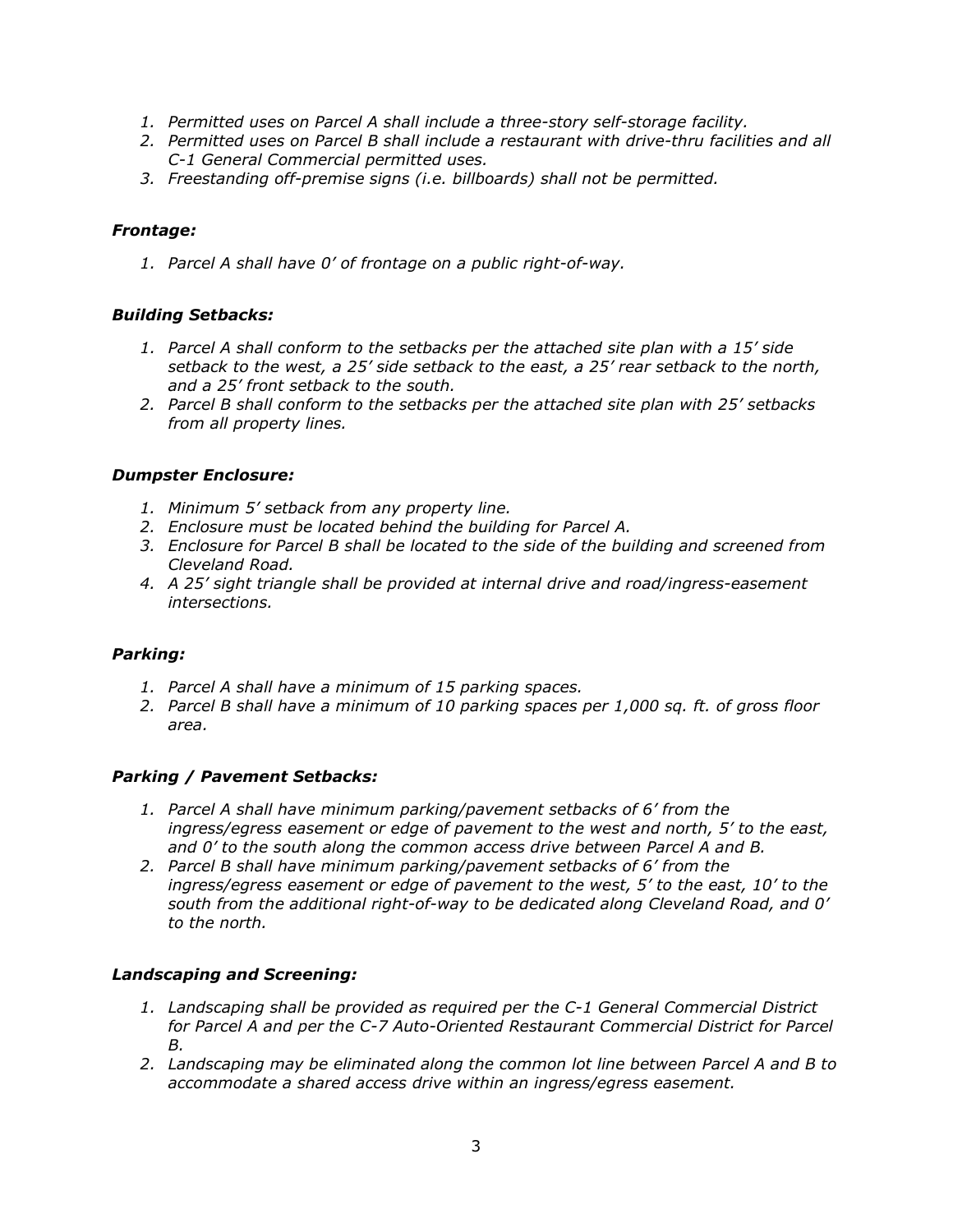# *Utilities:*

- *1. The developer shall connect to the City of Mishawaka sanitary sewer and water, as directed by applicable codes, the City Director of Engineering, and the Manager of the Water Division. The costs associated with the extension/connection shall be the responsibility of the applicant/developer.*
- *2. The extension of all other utilities to and throughout all parcels shall be applicant/developer's cost and expense.*

## *Stormwater Management Infrastructure:*

*1. The type of stormwater facilities proposed for each parcel and/or phase of the development shall be designed in accordance with applicable codes and as directed by the City Director of Engineering.* 

## *Grease Interceptor:*

- *1. A grease interceptor shall not be required for the proposed self-storage facility on Parcel A.*
- *2. A grease interceptor shall be required for the proposed restaurant with drive-thru facilities on Parcel B.*

## *Lighting:*

- *1. All site lighting shall be limited to 25' in height. 90 degree cut-off fixtures shall be required for both pole and wall mounted fixtures.*
- *2. A photometric lighting plan shall be submitted as part of the final site plan for each parcel.*

#### *Signage:*

*1. One multi-tenant sign shall be permitted on Parcel B to accommodate signage for both Parcels A & B.*

#### *Right-of-Way Dedication:*

*1. Additional right-of-way shall be required along Cleveland Road as determined by review of the City Director of Engineering and City Planner. The right-of-way shall be dedicated as a part of the subdivision plat.* 

#### *Architectural Requirements:*

*1. Building materials and colors shall comply with the C-1 General Commercial District for Parcel A and with the C-7 Auto-Oriented Commercial District for Parcel B. Fiber cement board siding and trim shall be considered an appropriate material for both Parcels A & B.* 

*Other:*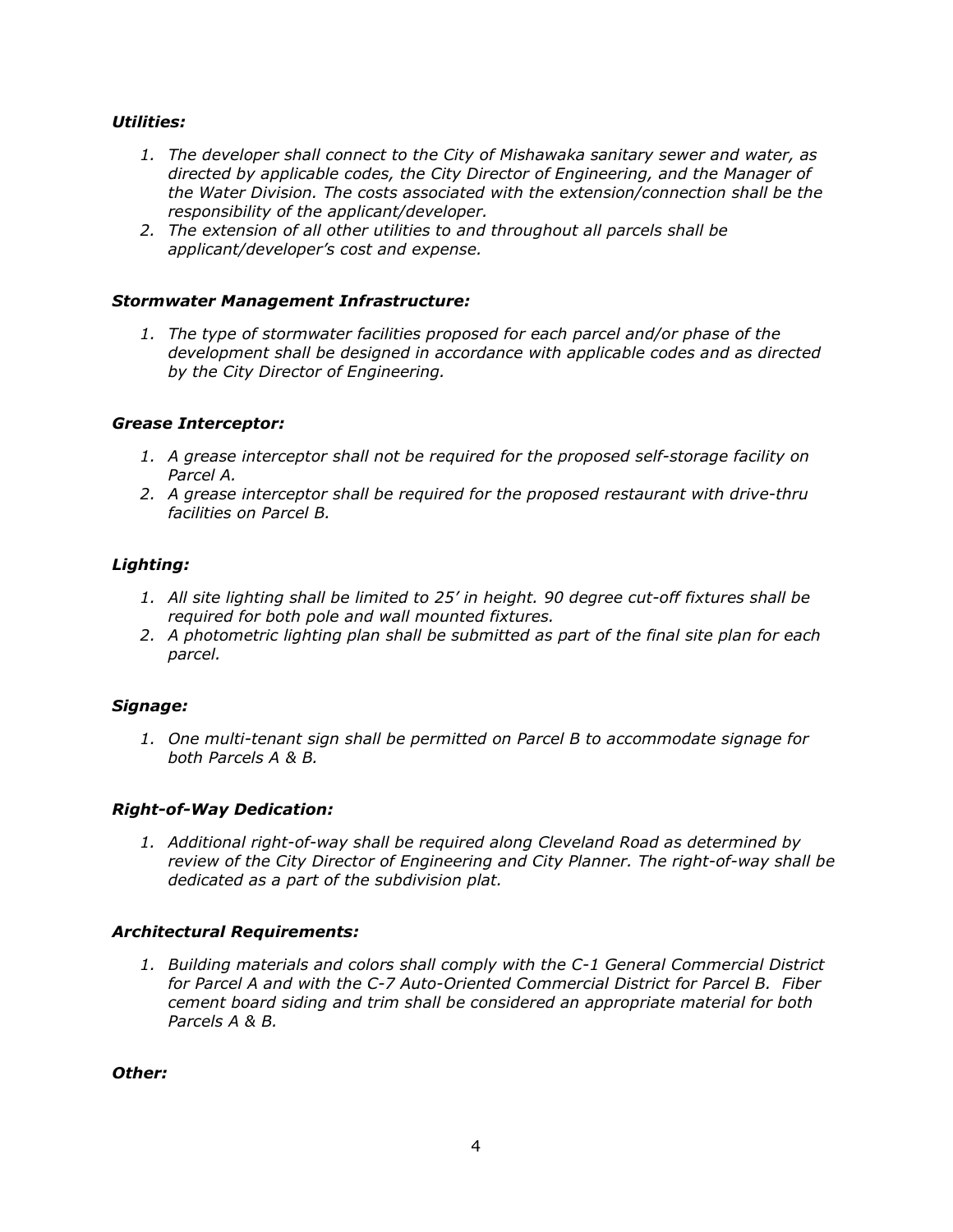- *1. Parcel A shall conform to all other C-1 General Commercial District height, area, and development regulations unless otherwise noted above.*
- 2. *Parcel B shall conform to all other C-7 Auto-Oriented Restaurant Commercial District height, area, and development regulations unless otherwise noted above.*
- **MOTION:** Kathleen White-Gadacz moved to forward Petition #21-19 to the Common Council with a favorable recommendation. Murray Winn seconded; motion carried with a vote of 8-0.

 $\overline{\phantom{a}}$  , where  $\overline{\phantom{a}}$ 

**PETITION #21-20** A petition submitted by Barak Group, LLC, seeking to amend the Village at Harrison Creek Planned Unit Development to add two single family homes at the southeast corner of Harrison Road and Beacon Drive.

Terry Lang, Lang, Feeney & Associates, 715 S. Michigan Street, South Bend, appeared on behalf of the Barak Group. He said a representative of the Barak Group is also here as well.

Mr. Lang said this property was set aside by Portage Realty during the development and incorporated into the Village at Harrison Creek. Mr. Lang said it was retained as part of the parcel and the Barak Group picked it up.

Mr. Lang said he has been working with Planning and Engineering over the past year and we have come to the conclusion that two single-family homes would be the best use of the area and least impactful. He said the Barak Group is the developer of the Village at Harrison Creek and they have a track record of building a good quality home.

Mr. Lang said there was talk of multi-family and it's just not economical due to the size of the parcel and the traffic pattern.

Tom DeMester 12455 Adams Road, Granger, a representative of Barak Group presented a layout of the proposed homes. The small piece was recorded in error and listed as Lot 1. They have been maintaining that property and easement since they have owned it. He said when they contacted the Lot 1 people and they came to an agreement on the selling price and found an error. As they looked deeper and deeper, it wasn't cost effective and they came up with a plan.

Mr. DeMester said they are proposing two-story single family home, about 1,900 sqft, and designed to fit nicely in the development. He said they have been in the area for a long period of time and that's their hope for these 2 lots.

Mr. Tordi said the reason for the request is that you have built the 54 homes. Mr. DeMester said he lives in the villas and wouldn't do something that would harm his neighborhood; it's kind of a gateway to the neighborhood.

Mr. DeMester said there's a small retention area and there will be screening and landscaping to spec and new sidewalks on Beacon to replace the areas that are bad.

Mr. Tordi said it looks like Lot 2 is 50' across and is smaller. Mr. DeMester said yes.

Mr. Tordi said Lot 1 would have never been a house. Mr. DeMester said no, would have been added to the parcel. He said they thought about adding a cul-de-sac, but it wasn't feasible to add. The driveways will come out on Beacon.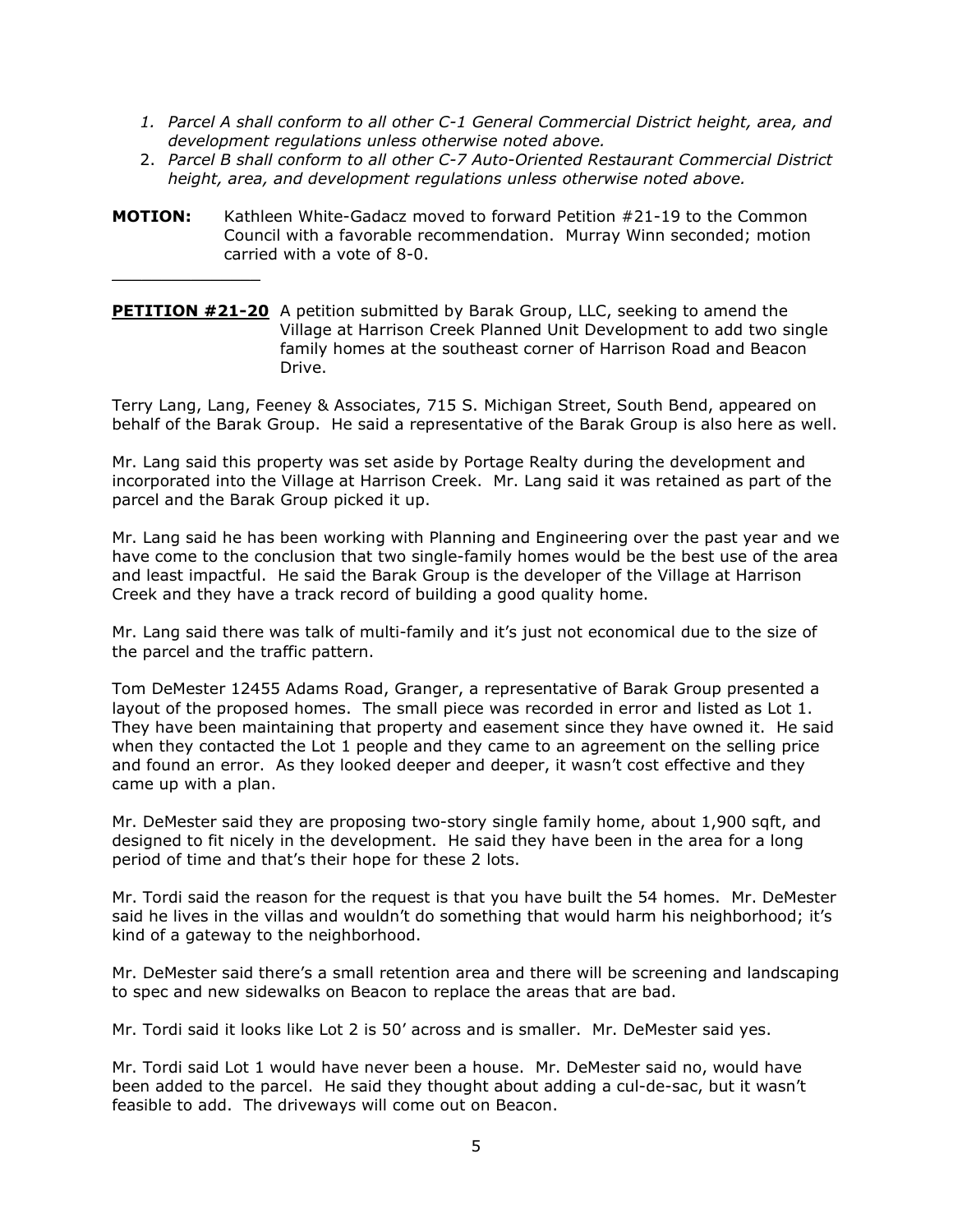Mr. Winn asked if they had any concern with the retention basin adjacent to the lot. Mr. DeMester said it's generally dry. There is some storm run-off, but generally dry; no standing water.

# **Opposition**

Steve Hoffman, 1203 Pioneer Place, VP of the HOA, said he question was regarding the retention area, when it rains, it overflows. He said looking at the land, he doesn't mind the houses being there, but there has to be some kind of drainage and he's worried about the three houses to the right and they may flood. Mr. Hoffman said the retention pond overflows during a hard rain and the water has to go someplace.

Mr. Hoffman asked if these two houses would be in the HOA as well. Other than that, he has no problem.

Joshua and Viktoria Goldstein, 1111 Canoe Landing, said the line shown on the plan goes right through their fence and trees and are worried about damage to the trees and fence. They also had the following concerns and questions: Concerned about water coming into their yard; if there is a change in elevation, would that cause water to flow back to them; how far away would the new houses be to their house; would the new houses be able to see into their back yard; wanted clarification how big the back yards are from their fence; wanted to make sure their utilities wouldn't be damaged during construction; wanted to make sure utilities wouldn't connect through their yard; concerned about hours of construction of new homes; wanted to know how long the project would take to complete; concerned about noise levels during construction.

Joe Sanders, 1204 Pioneer Place, said he wanted to piggyback on the comments about the retention pond; that is preventing the flooding of their neighborhood. He said during the 2019 large rains their ponds were filling up very high and he would hate to have their basements flood. He also said there are a number of homeowners in the subdivision that do not have flood insurance. If their basements flood, do we file lawsuits against Barak or someone else?

Mr. Sanders asked where the driveways would be? Coming off of Beacon. Will the houses face west.

Mr. Prince read Letters of Remonstrance from Kyle Schwieterman, 1117 Canoe Landing Ct.; Mary Jester, 1202 Far Pond Circle; and Gary and Cynthia Blair, 1115 Warrington Court.

## **Rebuttal**

Terry Lang said he did survey the property.

Mr. Lang said "Floodzone X" is for every piece of property in Mishawaka except along the river. It has the least impact, no hazard.

Mr. Lang said the Barak Group did a title search of this piece of property and at great expense to them. They wouldn't have proceeded if they weren't the owners.

Mr. Lang said the drainage has been brought to their attention and will increase the size of the basin to accommodate these two homes.

Mr. Lang said the homeowners to the rear (east) need to have a survey done of their property as the trees and fence are not on their property. The Planning Department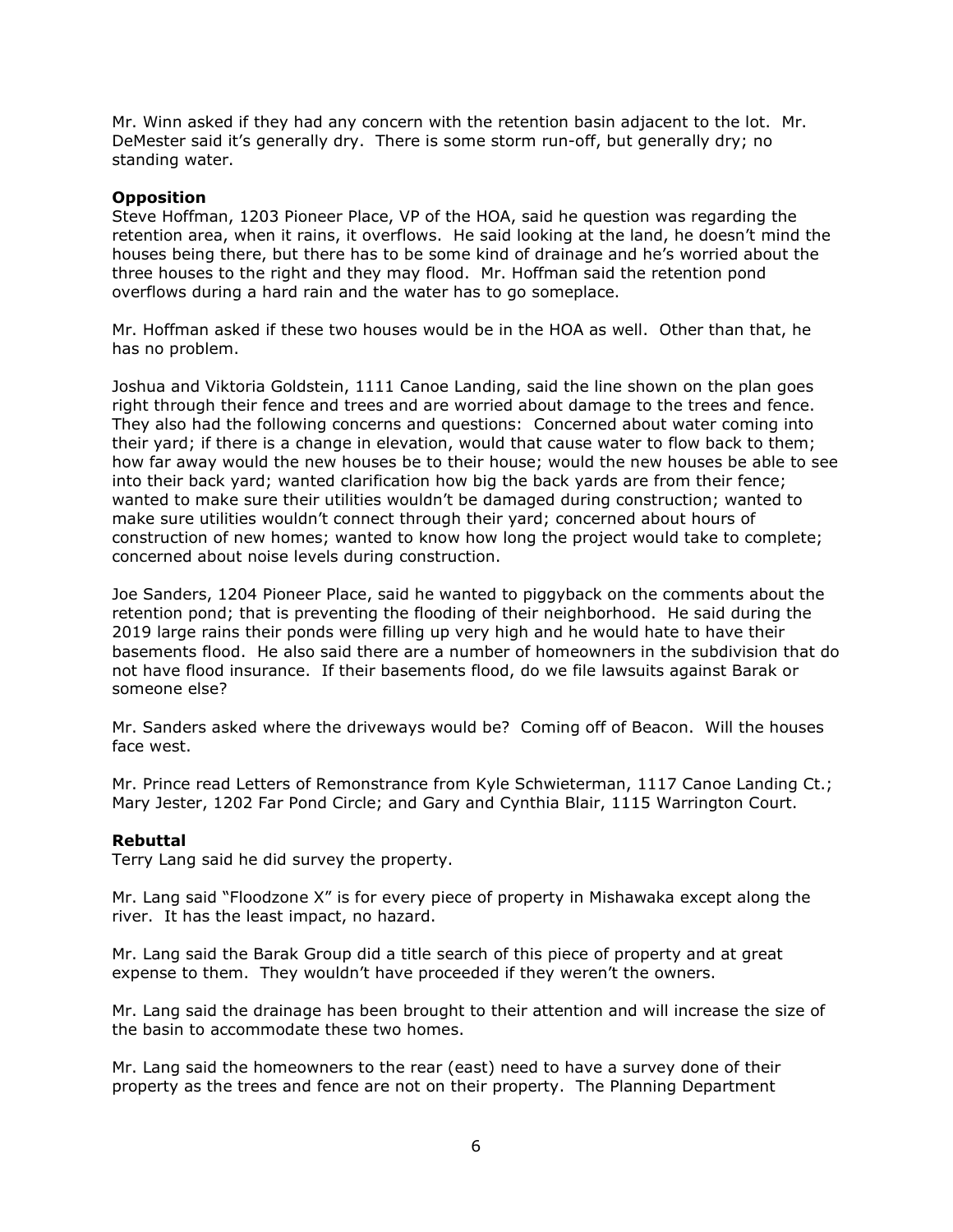concerned setback and the fence is about 20' over on the Barak Group property and has been confirmed by survey.

Mr. Lang said HOA asked if the property would be Villas at Reverewood and fall under those guidelines and not Village at Harrison Creek.

Mr. Lang said construction usually works from sun-up to 5:00 p.m. Generally, when contractors work, roofers may start earlier due to heat. The completion date may be later due to material shortages.

Mr. Lang said utilities to these two homes will be new and brought to them. They will do a "locates" and make sure when basements are being du that they won't be cutting anything underground that is there. And if found not in the appropriate easement, they will need to be moved. He said they have done a survey and everything asked by Planning and Engineering.

Mr. DeMester said regarding the timeline they would probably be built at the same time. He said if he could give a definite timeline he would. He said the average is now six months due to contractor and material shortages. It doesn't benefit them to have the property sit for a long time.

Mr. DeMester said regarding Lot 1, they were not aware of that easement not being in the HOA. They actually found out at the point of signing that their title company found the error in recording and that's when this fell apart. With Weiss in bankruptcy, they couldn't go to them.

Mr. DeMester said again, he's a resident of the neighborhood and has listened to the concerns of the neighbors. He said it's a win-win to keep the easement for snow removal and for the use of the HOA.

Mr. Tordi said the original PUD was for 54 homes and you built 54 and now you want to build 2 more. Mr. DeMester said this parcel was part of the original PUD and had to come back to amend to build the additional 2 homes.

Mr. Tordi closed the Public Hearing on Petition #21-20.

Ms. Gadacz said her concern is the water issue for the surrounding neighbors and doesn't feel enough research has been done.

Mr. Emmons asked if the 2 new homes will conform to the other 54 homes. Mr. DeMester said they will be larger; they will look separate and would be back-to-back with the other subdivision and they won't look like part of it.

#### **Staff Recommendation**

*Staff recommends approval of Petition 21-20 to amend the Village at Harrison Creek Planned Unit Development, to allow two additional single family homes with the lot frontage reduced to 50' for Lot 2.*

*The recommendation is based on the following findings of fact:*

*1. Existing Conditions – The property is currently adjacent to other single family developments in the area.*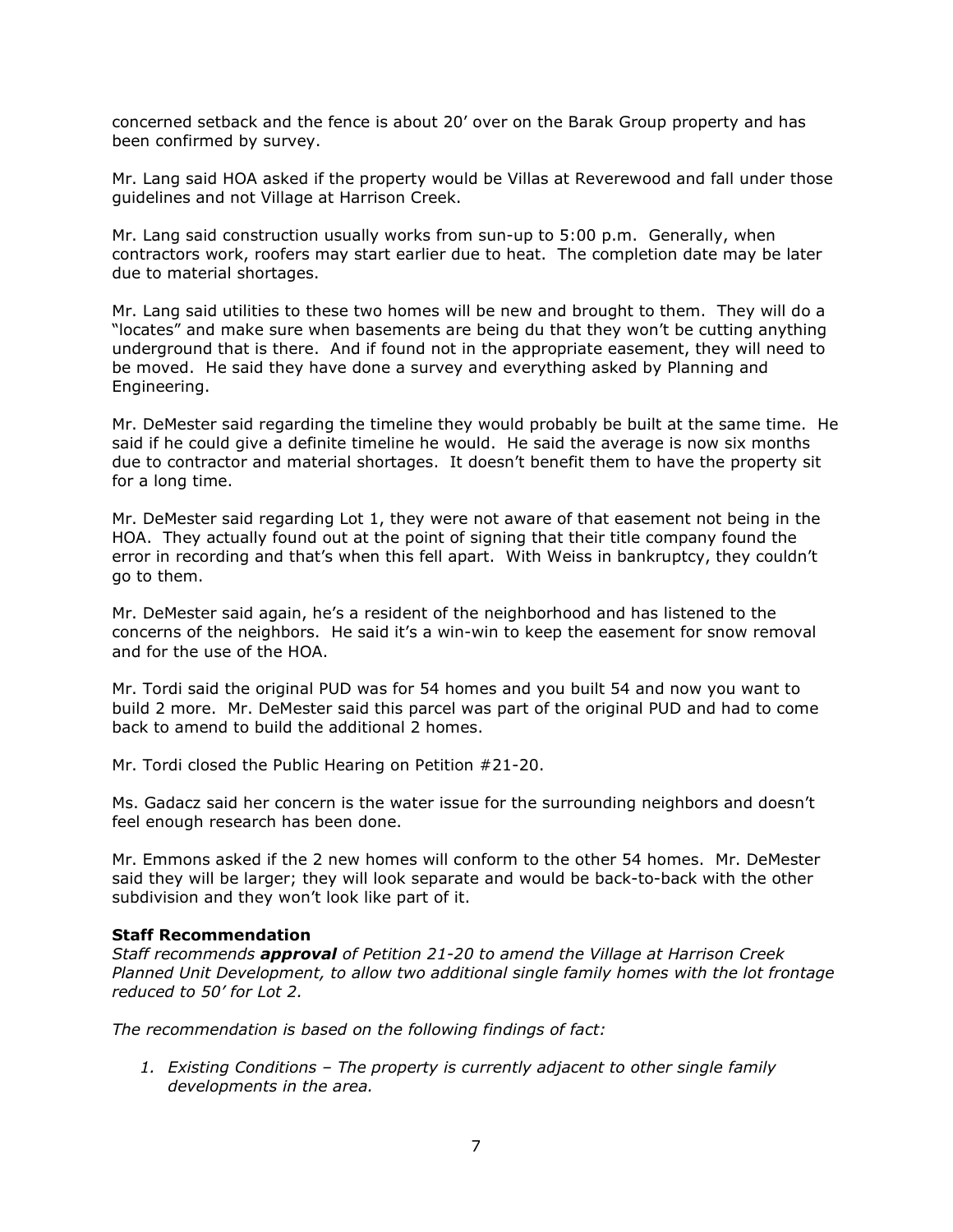- *2. Character of Buildings in Area – The development south of Harrison Road is exclusively residential. Some of the neighboring developments have smaller lots and villa style homes.*
- *3. The Most Desirable/Highest and Best Use – Due to the property's location in a single family area, the addition of two more homes would be compatible with the existing adjacent land uses.*
- *4. Conservation of Property Values – The proposed zoning should not be injurious to property values in the surrounding area because the use is very similar.*
- 5. *Comprehensive Plan – The 2000 Mishawaka Comprehensive Plan, created in 1990, identified this area for multi-family residential (apartment complexes and nursing facilities) which, even though these are single family homes, is reflected by the density of the smaller homes and lots.*
- **MOTION:** Murray Winn moved to forward Petition #21-20 to the Common Council with a favorable recommendation. Dale Freeman seconded; motion carried with a vote of 7-1 (Tordi).

Mr. Prince said he wanted to add that the final vote will go before the Council in January. This request has nothing to do about drainage and they have to submit plans that meet city requirements.

**PETITION #21-21** A petition submitted by VFW Mishawaka Post 360 seeking to rezone the northeast corner of Jefferson Boulevard and Maplehurst Avenue from R-1 Single Family Residential District to R-3 Multi-Family Residential District for eight (8) residential homes and accessory buildings. *The Petitioner is requesting item be continued to January 11, 2022, meeting.*

The Commission unanimously approved the request be continued to the January 11, 2022 meeting.

## **PLAT #21-14** A request submitted by Cleveland Road Holdings seeking approval of the one (1) lot "Caldera on Cleveland Minor Subdivision."

Mike Huber, Abonmarche Consultants, 315 W. Jefferson Blvd., South Bend, appeared on behalf of the applicant. He said this request is to combine 6 parcels, about 6.5 acres, to accommodate a new multi-family development. He said part of the property was annexed in 2016 and the other part in 2020. Mr. Huber said given the changes in market conditions they plan to offer different floor plans.

Mr. Huber said they will make changes per Engineering comments. Sewer will be private and they have had discussions regarding right-of-way for sidewalks and are in the process of revising.

## **Opposition**

 $\overline{\phantom{a}}$  , where  $\overline{\phantom{a}}$ 

 $\overline{\phantom{a}}$  , where  $\overline{\phantom{a}}$  , where  $\overline{\phantom{a}}$ 

David Moore on behalf of Granger Community Church said he isn't sure if they were for or against the request. He asked how many units will be in the development. Where will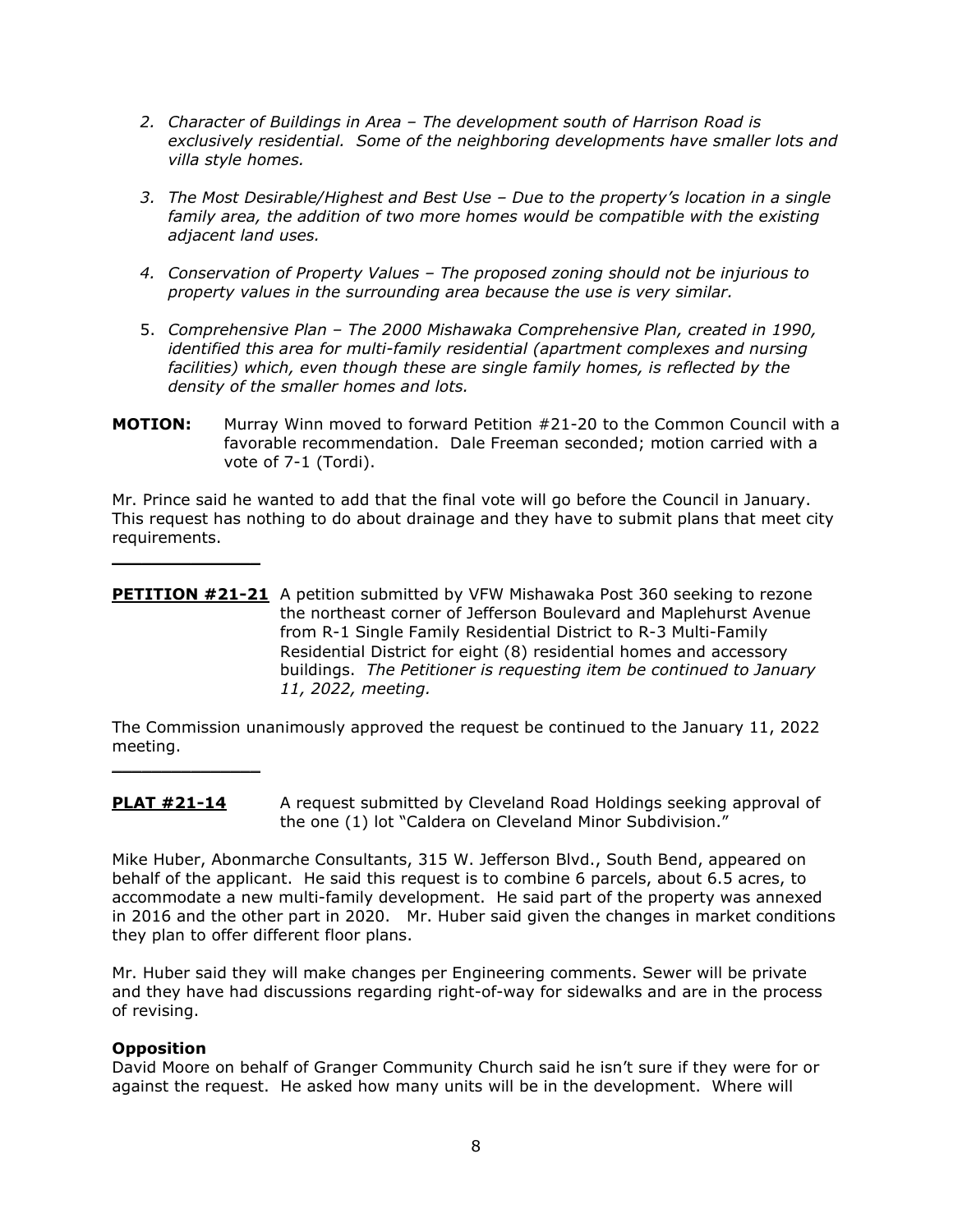stormwater run off go? Is there any consideration of widening Cleveland Road due to increased traffic?

## **Rebuttal**

Mr. Huber said the development will have about 80 units; it's 12 per acre and consistent with code. Water retention will be on site. It's also in the wellhead protection area.

Mr. Huber said in terms of widening Cleveland Road, they are providing some decel and accel lanes and will meet the requirements of the city.

Mr. Tordi closed the Public Hearing on Plat #21-14.

Mr. Prince said we don't have any immediate plans to widen Cleveland Road.

#### **Staff Recommendation**

 $\overline{\phantom{a}}$  , where  $\overline{\phantom{a}}$ 

*The Planning Department recommends approval of the Preliminary and Final Plat for the "Caldera on Cleveland Minor Subdivision" pending submittal of an executed plat for recordation. This recommendation is based upon the fact that the subdivision plat meets all of the requirements of Section 133-73 / Preliminary Plat and Section 133-76 / Final Plat of the City of Mishawaka Subdivision Control Ordinance.*

**MOTION:** Chris Niedbalski moved to approve Plat #21-14. Sam Cressy seconded; motion carried with a vote of 8-0.

**REPLAT #21-03** A request submitted by Kirk and Susan Barron seeking approval of the one (1) lot "Autumn Trails Fourth Replat."

Mike Huber, Abonmarche Consultants, 315 W. Jefferson Blvd, South Bend, appeared on behalf of the applicants. He said they want to combine the two lots into one for a singlefamily home.

Mr. Tordi closed the Public Hearing on Replat #21-03.

#### **Staff Recommendation**

*The Planning Department recommends approval of the Preliminary and Final Replat for "Autumn Trails Fourth Replat". This recommendation is based on the fact that the replat meets all the requirements of Section 133-107 (Preliminary Replat) and Section 133- 110 (Final Replat) of the City of Mishawaka Subdivision Control Ordinance*.

**MOTION:** Murray Winn moved to approve Replat #21-03. Kathleen White-Gadacz seconded; motion carried with a vote of 8-0.

# **SITE PLANS:**

 $\overline{\phantom{a}}$  , where  $\overline{\phantom{a}}$  , where  $\overline{\phantom{a}}$ 

**SP #21-08** A request for Final Site Plan approval from Cleveland Road Holdings LLC for an 80-unit multi-family residential townhome development on Cleveland road west of Fir Road.

Mike Huber, Abonmarche Consultants, 315 W. Jefferson Blvd, South Bend, on behalf of the applicant. He said he just presented the plat and this is the site plan. He said it's 80 units, about \$25 million investment, and working in a hot market right now and it's different than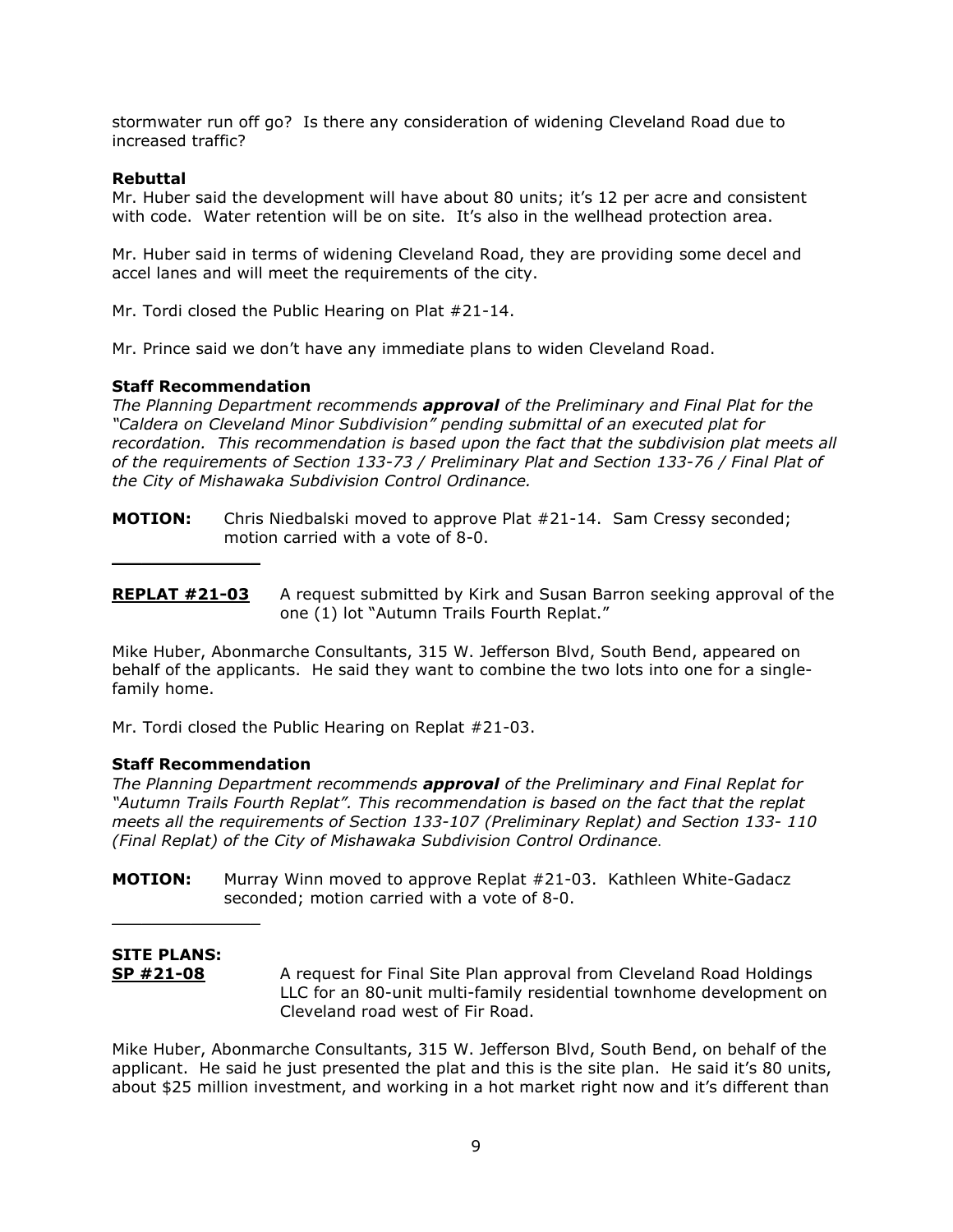what they usually do. Mr. Huber said it's a mixture of stacked flats and single level. The character and design will be contemporary style and material.

Mr. Huber said the developer will maintain ownership and operate as rentals.

Mr. Huber said they will continue to work with Engineering on sidewalks and right-of-way.

Mr. Emmons asked if it will be regular brick or laminated. Mr. Huber said it's going to be a stone product.

Mr. Emmons asked if the upper level would be wood. Mr. Huber said he isn't 100% sure, but thinks is more of a siding type of product.

Mr. Emmons said it looks like 4 X 8 sheeting. Mr. Huber said it is a higher end material for the project.

# **Staff Recommendation**

 $\overline{\phantom{a}}$  , where  $\overline{\phantom{a}}$ 

 $\overline{\phantom{a}}$  , where  $\overline{\phantom{a}}$  , where  $\overline{\phantom{a}}$ 

*Staff recommends that the request for final site plan for an 80-unit multi-family residential townhome development - be approved. A revised plan set addressing all departmental review comments shall be provided prior to recordation of the plans or issuance of any permits. This recommendation is based on the fact that the site plan meets all the requirements of Section 137-35 Final Site Plan approval.*

- **MOTION:** Dale Freeman moved to approve Site Plan #21-08. Chris Niedbalski seconded; motion carried with a vote of 8-0.
- **SP #21-09** A request for Final Site Plan approval from GLC-MAP McKinley Trust for a 9,289 sqft multi-tenant building at 422 W. McKinley Avenue.

The applicant has requested the item be continued to the January 11, 2022, meeting. The Commission unanimously approved the request to continue.

**SP #21-10** A request for Final Site Plan approval from Mervin D. Lung Revocable Trust for a 115,930 sqft self-storage facility on Cedar Road north of Lincolnway.

Greg Shearon, Danch, Harner & Associates, 1643 Commerce Drive, South Bend, appeared on behalf of the applicant. He said they are requesting final site plan approval for selfstorage off of Cedar.

Mr. Shearon said there would be nine separate buildings and part of the project is to include an access drive on the north side of the property for future development. There will be access off of Lincolnway.

Mr. Winn asked if the building on the south end of the property climatized. Mr. Shearon said yes.

## **Staff Recommendation**

*Staff recommends that the request for final site plan for the Cedar Road Self-Storage Facility be approved. A revised plan set addressing all departmental review comments shall be provided prior to recordation of the plans and issuance of any improvement location*